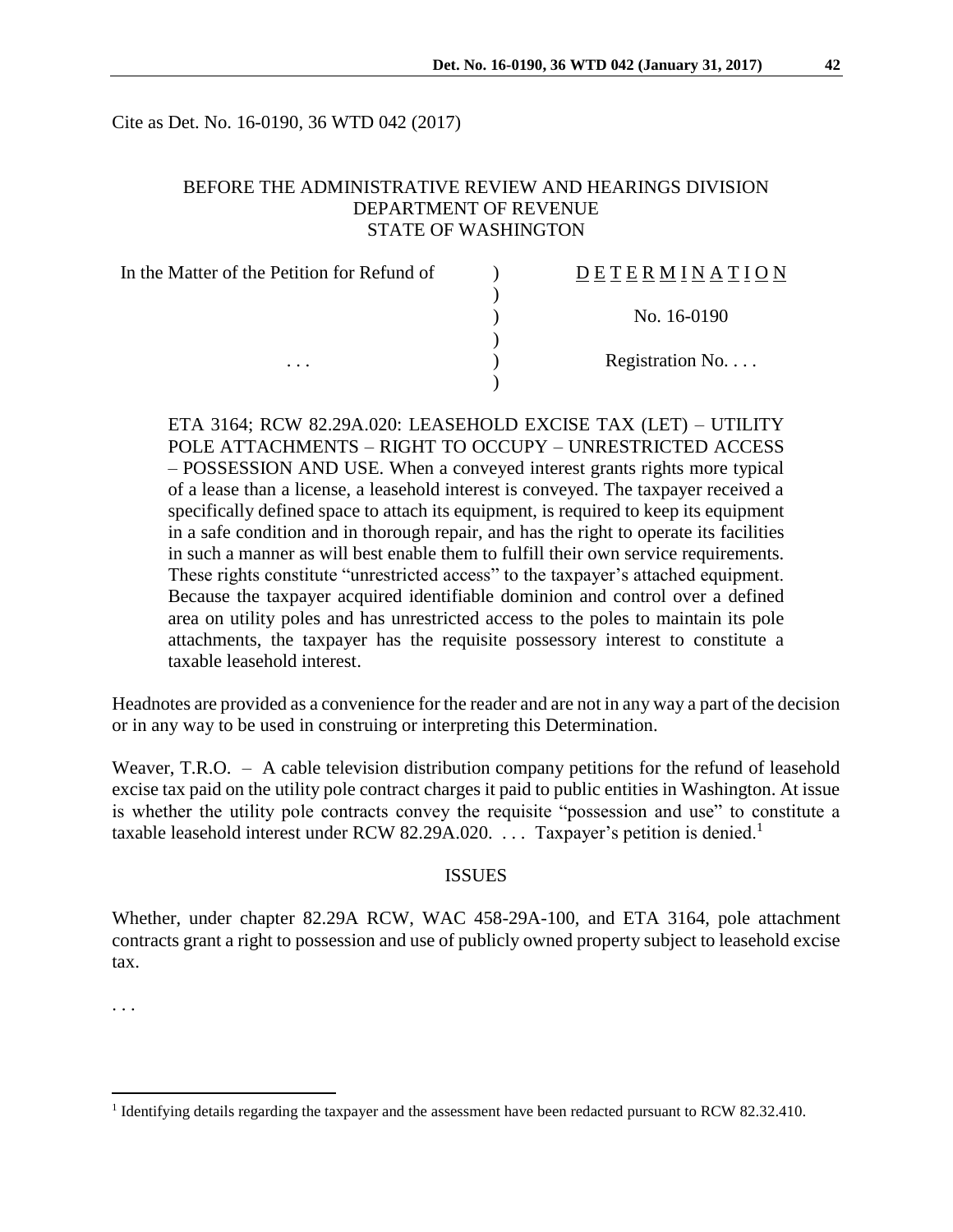### FINDINGS OF FACT

[Taxpayer] is a parent company and sole owner of operating subsidiaries that own cable television distribution networks in Washington. Taxpayer also provides broadband services, including highspeed broadband Internet and a full range of advanced video and voice services, to customers in Washington. In order to provide these services, Taxpayer attaches its wires to existing utility poles (including publicly-owned poles) in any given locality.

Locally regulated utilities have absolute control over access to and operation of the poles they own. Franchises granted to cable operators by local governments generally prohibit the operator's erection of new poles if pole facilities already exist. For these reasons, in order to provide communications services to certain Washington customers, Taxpayer attaches its equipment to the existing set of utility-owned poles in any given community. The State of Washington recognizes the essential nature of utility poles and encourages the joint use of public utility poles as a way to promote broadband competition and deployment, while reducing disruption of public rights-ofway.<sup>2</sup>

Attachers, like Taxpayer, pay "pole attachment rent" for the privilege of attaching equipment to utility poles, including to locally regulated poles, typically on an annual or semi-annual basis. Public utility districts (PUDs) have their rental rates capped by a statutory formula.<sup>3</sup> In most cases, cable companies, like Taxpayer, attach their equipment to surplus pole space (usually lower on the pole; electric power cables are typically attached to the highest space on poles, due to the dangerous nature of electrified equipment). When surplus pole space is not available for a cable attachment, it is the obligation of the cable attacher (by contract and standard industry practice) to make the pole ready (a practice known as "make-ready") through rearrangements of existing attachments and/or pole replacements. The pole owner and all other existing third party attachers affected by the cable attacher's request for access, recover their out-of-pocket costs for make-ready from the cable attacher.<sup>4</sup> Make-ready payments ensure that pole owners are fully compensated for any incremental costs incurred to lease space to an attacher, but make-ready costs are recovered in addition to the annual pole attachment rent.

Taxpayer provided exemplar contracts with various municipal organizations. Relevant provisions from the . . . Agreement include the following:

## 1. USE OF LICENSOR'S POLES

a. Licensee's [Taxpayer's affiliate] use of Licensor's [PUD] poles shall be confined to those cables, and wires together with associated messenger cables, and other appurtenances, all hereinafter called "equipment", which Licensor shall have given Licensee written permission to install pursuant to the terms of this Licensing Agreement. Said equipment shall be used by Licensee only for the purpose of installing and operating a coaxial cable subscription system for

<sup>&</sup>lt;sup>2</sup> See, e.g., Wash. Laws 2008, ch. 197, § 1 (setting forth the purpose of RCW 54.04.045, the PUD law).

 $3$  RCW 54.04.045(3).

<sup>&</sup>lt;sup>4</sup> *See, e.g.*, "Licensing Agreement," between [PUD] and Taxpayer's affiliate . . . , Section 7(a) (hereinafter . . . Agreement) (provided by Taxpayer at the appeals hearing).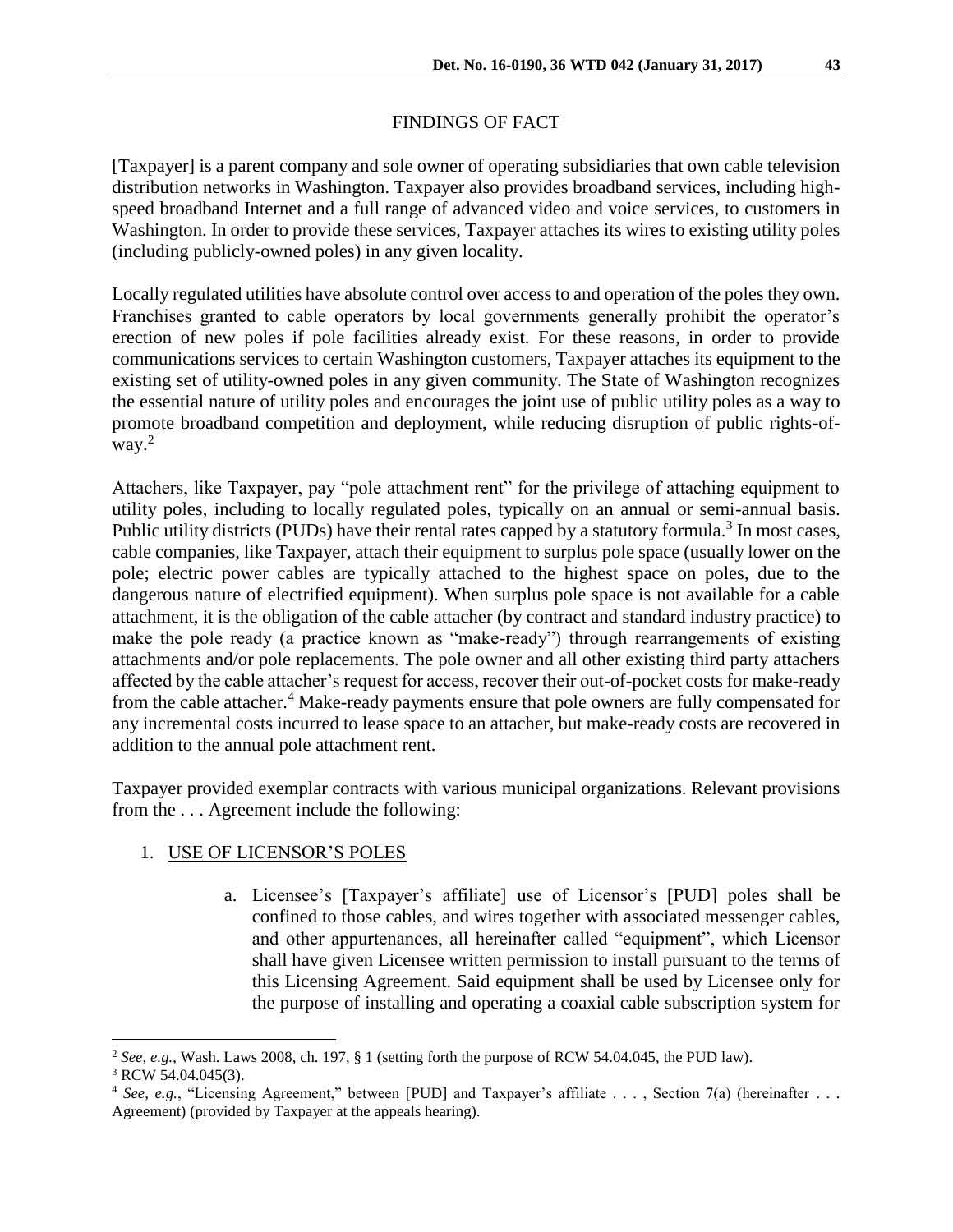television signal, telephone or fiber-optic distribution to the homes or business locations of Licensee's subscribers.

b. Licensor may permit Licensee to attach equipment to such poles as are owned by Licensor but jointly used by Licensor and other utilities, upon the condition that such contracts are considered as communications service contacts and shall be restricted in location on such poles to space assigned by the Licensor . . . .

### 4. NOTICE PRIOR TO INSTALLATION OF NEW EQUIPMENT

Licensee, upon receiving Licensor's written approval, may install, maintain and use the equipment identified in the application for use. Licensee shall notify Licensor three (3) working days prior to any work being done so that Licensor may arrange to have its representative present when the work is performed . . . .

### 6. PLACEMENT AND MAINTENANCE OF LICENSEE'S EQUIPMENT

Licensee shall, at its own sole risk and expense, place and maintain its equipment upon such pole or poles: (a) in a safe condition and in thorough repair, (b) in a manner suitable to Licensor and other utilities who may be using said pole(s) and so as not to conflict or interfere with the working use of such poles by Licensor or others and (c) in conformity with Exhibit B attached hereto and with such other requirements and specifications as Licensor shall from time to time prescribe, and with all laws and the regulations, orders and decrees of all lawfully constituted bodies and tribunals, pertaining to pole line construction, including without limiting the scope of the foregoing, the National Electrical Safety Code and National Fire Code.

## 10. USE OF FACILITIES BY LICENSOR AND OTHERS

. . . .

Licensor reserves: (1) to itself the right to maintain said poles and its equipment on said poles; and (2) to each other owner of facilities upon such poles, the right to operate their facilities thereon in such manner as will best enable them to fulfill their own service requirements . . . .

### 14. NATURE OF LICENSE

No use, however extended, of any such poles under this agreement shall create or vest in Licensee any ownership or property rights therein, but Licensee's rights therein shall be and remain a mere license, which as to any particular pole or poles may be terminated at any time pursuant to this agreement.

. . . .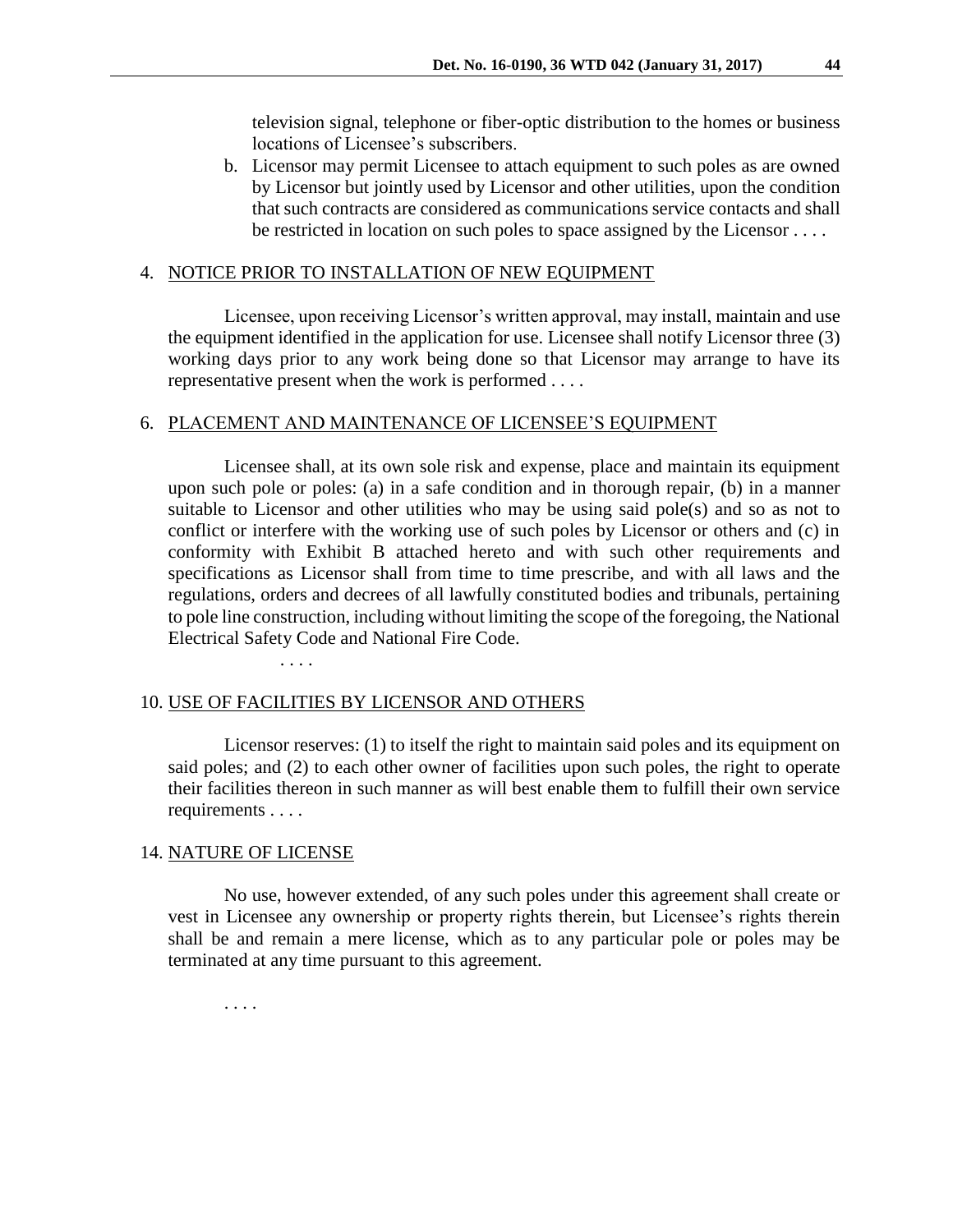#### 24. TERM OF AGREEMENT – TERMINATION

a. Unless sooner terminated under other provisions contained herein, this agreement shall continue in effect from year to year, provided that at the expiration of one (1) year from the date hereof any party hereto may terminate its participation hereunder in whole or in part by giving the other party or parties whose interest are thereby affected at least six (6) months written notice to that effect. At the expiration of such six (6) months, all rights and privileges of License as to the poles affected by said notice shall forthwith terminate, and Licensee shall remove its equipment from such poles within such six (6) months.

. . . .

 $\overline{a}$ 

*See* . . . Agreement (provided by Taxpayer at the appeals hearing).<sup>5</sup>

Between 2011 and 2014, Taxpayer paid a total of \$ . . . in leasehold excise taxes (LET) to the public utilities with which it contracts for pole attachment space. On December 31, 2014, Taxpayer filed for a refund of the total LET it paid between June 2011 and December 2014. On February 6, 2015, the Miscellaneous Tax Section of the Department of Revenue (Department) denied Taxpayer's refund request, concluding the following:

The basis for your [refund] claim was that your utility pole attachment contracts did not meet the criteria for ETA 3164 because not one of the contracts gave [Taxpayer] (1) [']the right to occupy a specific location on a pole for 30 consecutive days or longer' and (2) 'unrestricted access' to poles for use and maintenance of its pole attachments. We disagree.

In the first claim, we reviewed the licensing agreements and found that they are ongoing agreements that have to be terminated to be discontinued. You have not provided proof that any of the agreements terminated before 30 days had passed, or that it was ever the intent of the parties to have any attachments in place for 30 days or less. It appears all agreements are 'annual' and having the right to terminate with notice does not change this fact. The agreements are perpetual until terminated and meet the definition of being 'for 30 consecutive days or longer.'

In the second claim, we disagree with your holding that you have restricted access that reduces your agreement to something less than a leasehold interest. The term 'unrestricted access' used by the department in the advisory describes a physical restriction (locked fence or closure of some type), that can only be accessed physically under consent of the lessor. WAC 458-29A-100 says that a leasehold interest means an interest granting the right of possession and use of publicly owned real or personal property as a result of any form of agreement. The reference to 'unrestricted access' is not describing limitations that are industry standards or practices relating to ensuring public safety that place some

<sup>&</sup>lt;sup>5</sup> Taxpayer provided additional pole contracts with public entities, including [PUD], and the City of  $\dots$ . We did not see, and Taxpayer did not reference, any operative differences in the text of these contracts with respect to the issues in dispute in this appeal.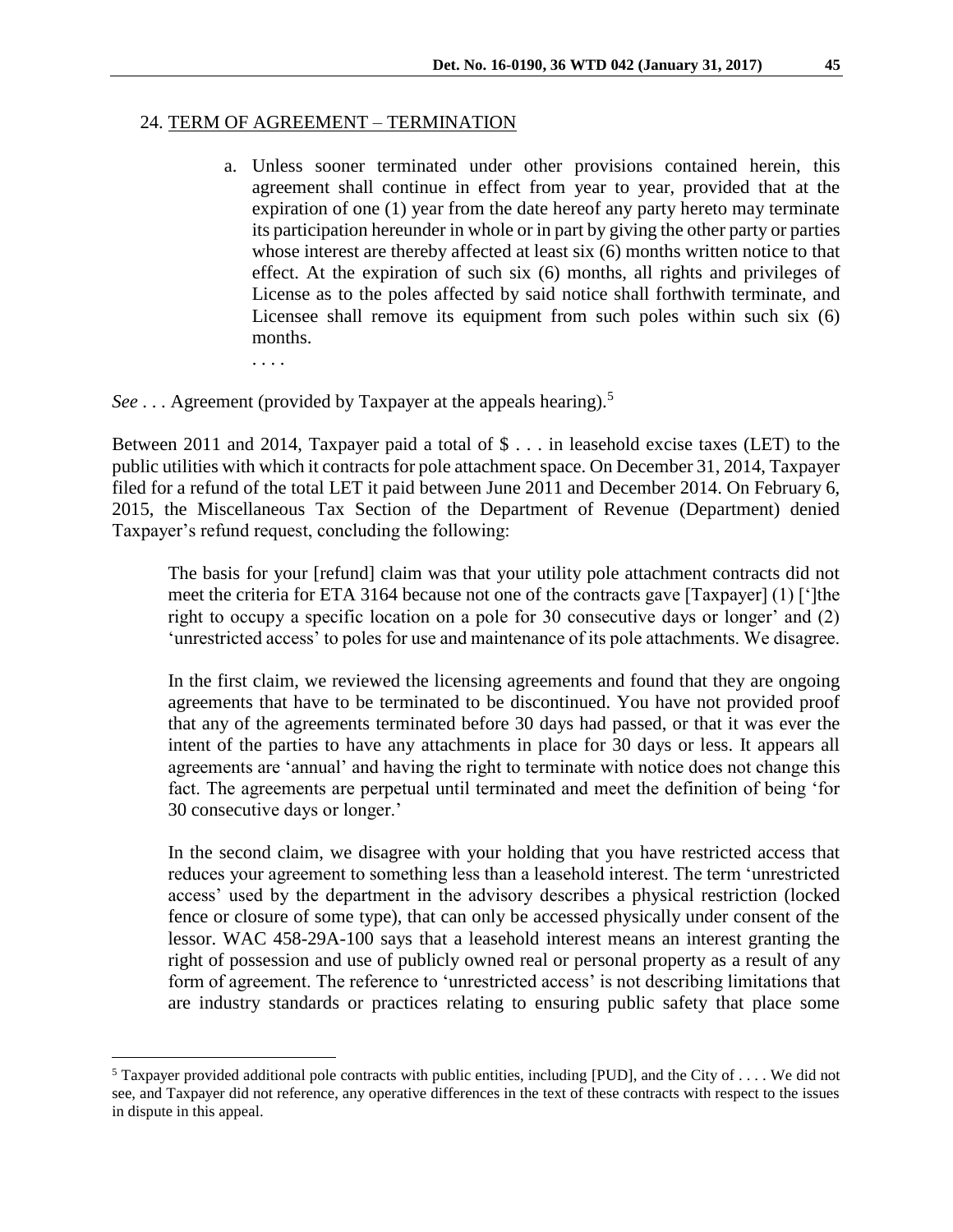covenants on the use of the leased property, even fee owned properties have covenants in some cases.

*See* Refund Denial Letter, dated February 6, 2015.

Taxpayer filed a timely petition for review of the refund denial.

### ANALYSIS

### I. THE LEASEHOLD EXCISE TAX APPLIES TO TAXPAYER'S POLE ATTACHMENTS.

Washington imposes a leasehold excise tax (LET) on private parties or individuals for "the act or privilege of occupying or using publicly owned real or personal property . . . through a leasehold interest." RCW 82.29A.030(1). Counties and cities are also authorized to levy and collect LET. RCW 82.29A.040. Leasing publicly owned property confers significant benefits in the form of services by the government to the private lessees and the leasehold excise tax is provided to fairly compensate governmental units for services rendered to such lessees of publicly owned property. [RCW 82.29A.010\(](http://web2.westlaw.com/find/default.wl?tf=-1&rs=WLW9.07&ifm=NotSet&fn=_top&sv=Split&docname=WAST82.29A.010&tc=-1&pbc=E5486B4F&ordoc=2003117616&findtype=L&db=1000259&vr=2.0&rp=%2ffind%2fdefault.wl&mt=108)1); WAC 458-29A-100(1); *Washington Public Ports Ass'n v. Dep't of Revenue*, 148 Wn. 2d 637, 643, 62 P.3d 462 (2003).

[RCW 82.29A.020](http://web2.westlaw.com/find/default.wl?tf=-1&rs=WLW9.07&ifm=NotSet&fn=_top&sv=Split&docname=WAST82.29A.020&tc=-1&pbc=E5486B4F&ordoc=2003117616&findtype=L&db=1000259&vr=2.0&rp=%2ffind%2fdefault.wl&mt=108) defines a taxable "leasehold interest" as:

an interest in publicly owned real or personal property which exists by virtue of any lease, permit, license, or any other agreement, written or verbal, between the public owner of the property and a person who would not be exempt from property taxes if that person owned the property in fee, granting possession and use, to a degree less than fee simple ownership . . .

RCW 82.29A.020(1) (emphasis added).

The fundamental objective in statutory interpretation is to ascertain and carry out the legislature's intent. If the statute's meaning is plain on its face, then the court must give effect to that plain meaning as an expression of legislative intent. *State v. J.M*., 144 Wn.2d 472, 480, 28 P.3d 720, 724 (2001). Plain meaning is discerned from all that the legislature has said in the statute and related statutes which disclose legislative intent about the provision in question. *Department of Ecology v. Campbell & Gwinn L.L.C.,* 146 Wn.2d 1, 11, 43 P.3d 4, 10 (2002).

We begin our interpretation by noting the inclusive nature of potential types of agreements that can establish a taxable leasehold interest under [RCW 82.29A.020\(](http://web2.westlaw.com/find/default.wl?tf=-1&rs=WLW9.07&ifm=NotSet&fn=_top&sv=Split&docname=WAST82.29A.020&tc=-1&pbc=E5486B4F&ordoc=2003117616&findtype=L&db=1000259&vr=2.0&rp=%2ffind%2fdefault.wl&mt=108)1), specifically the repeated use of the word "any" to modify the variety of agreements that can create such a taxable interest. Specifically included are both licenses and leases. So long as the agreement conveys both possession and use it is a leasehold interest under [RCW 82.29A.020\(](http://web2.westlaw.com/find/default.wl?tf=-1&rs=WLW9.07&ifm=NotSet&fn=_top&sv=Split&docname=WAST82.29A.020&tc=-1&pbc=E5486B4F&ordoc=2003117616&findtype=L&db=1000259&vr=2.0&rp=%2ffind%2fdefault.wl&mt=108)1) and subject to LET.

This inclusive definition of a leasehold interest for LET differs from the legal definition of a lease and license in other contexts. A frequently cited case articulating the difference between a lease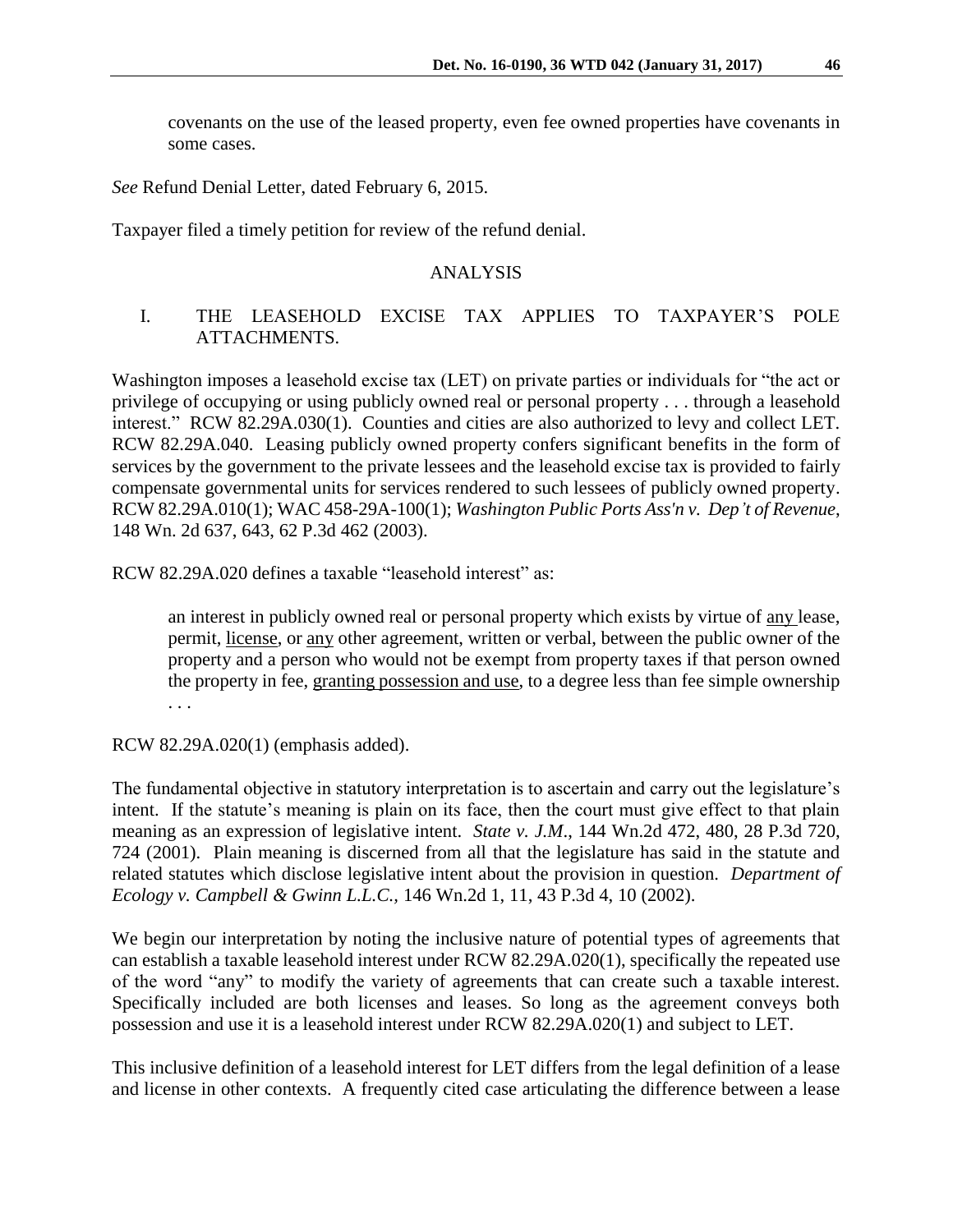and license is . . . *Conaway v. Time Oil Co.*, 34 Wn.2d 884, 893, 210 P.2d 1012 (1949) . . . . <sup>6</sup> In that case the court affirmed a determination that a written "paint and facilities agreement" was a license rather than a lease. In *Conaway* the court differentiated a lease and license as follows:

A lease carries a present interest and estate in the property involved for the period specified therein, and requires a writing to comply with the statute of frauds. It gives exclusive possession of the property, which may be asserted against everyone, including the lessor. A license authorizes the doing of some act or series of acts on the land of another without passing an estate in the land and justifies the doing of an act or acts which would otherwise be a trespass. *Barnett v. Lincoln*, 162 Wash. 613, 299 P. 392; *Baseball Publishing Co. v. Bruton*, 302 Mass. 54, 18 N.E.2d 362, 119 A.L.R. 1518; 32 Am.Jur. 30, § 5; 51 C.J.S., Landlord and Tenant, § 202(2), page 806.

*Id.*; *See also* WAC 458-20-118; 17 William B. Stoebuck and John W. Weaver, Washington Practice Real Estate: Property Law: Nature of Leaseholds in General §6.2-6.5 (2d ed. 2009).

Also, as the court has noted, the term "leasehold interest" as used in the LET statute has "a meaning not ordinarily contemplated by the term." *Mac Amusement Company v. Dep't of Revenue,* 95 Wn. 2d. 963, 971, 633 P.2d 68 (1981). As we stated in Det. No. 92-316, 12 WTD 477 (1992), "it is clear that the law intends 'possession and use' to have a broader meaning than the kind of exclusive dominion and control exercised by a lessee under a traditional lease, since the legislature expressly included other types of rights and other types of agreements within its reach."

WAC 458-29A-100, the administrative regulation that provides an overview of the LET and additional definitions, also does not require exclusivity. The inclusive nature of "possession and use" sufficient to establish a taxable leasehold interest subject to LET is also found in the Rule, which defines a "leasehold interest" as follows:

(g) "Leasehold interest" means an interest granting the right to possession and use of publicly owned real or personal property . . . as a result of any form of agreement, written or oral, without regard to whether the agreement is labeled a lease, license, or permit.

(i) Regardless of what term is used to label an agreement providing for the use and possession of public property . . . by a private party, it is necessary to look to the actual substantive arrangement between the parties in order to determine whether a leasehold interest has been created.

<sup>6</sup> More recently, the Court of Appeals in *Tacoma v. Smith*, 50 Wn. App. 717, 721, 750 P.2d 647 (1988), in concluding that boat moorage agreements constituted licenses rather than leases which were not exempt from tax, provided:

A lease is created if a tenant is granted exclusive possession or control of the parcel or a portion thereof. *McKennon v. Anderson*, 49 Wash.2d 55, 58-59, 298 P.2d 492 (1956). This is the case even if the tenant's possession of the real estate is restricted by reservations. *Barnett v. Lincoln*, 162 Wash. 613, 618, 299 P. 392 (1931). Such reservations can include the right to sell the leased property before the lease is over, *Coates v. Carse*, 96 Wash. 178, 164 P. 760 (1917); and to designate from time to time the place on the premises to be occupied by the tenant. *See Barnett*, 162 Wash. at 620, 299 P. 392. On the other hand, a license exists if a person is granted only the authority to do a particular act upon the owner's land. *Barnett,* 162 Wash. at 619, 299 P. 392.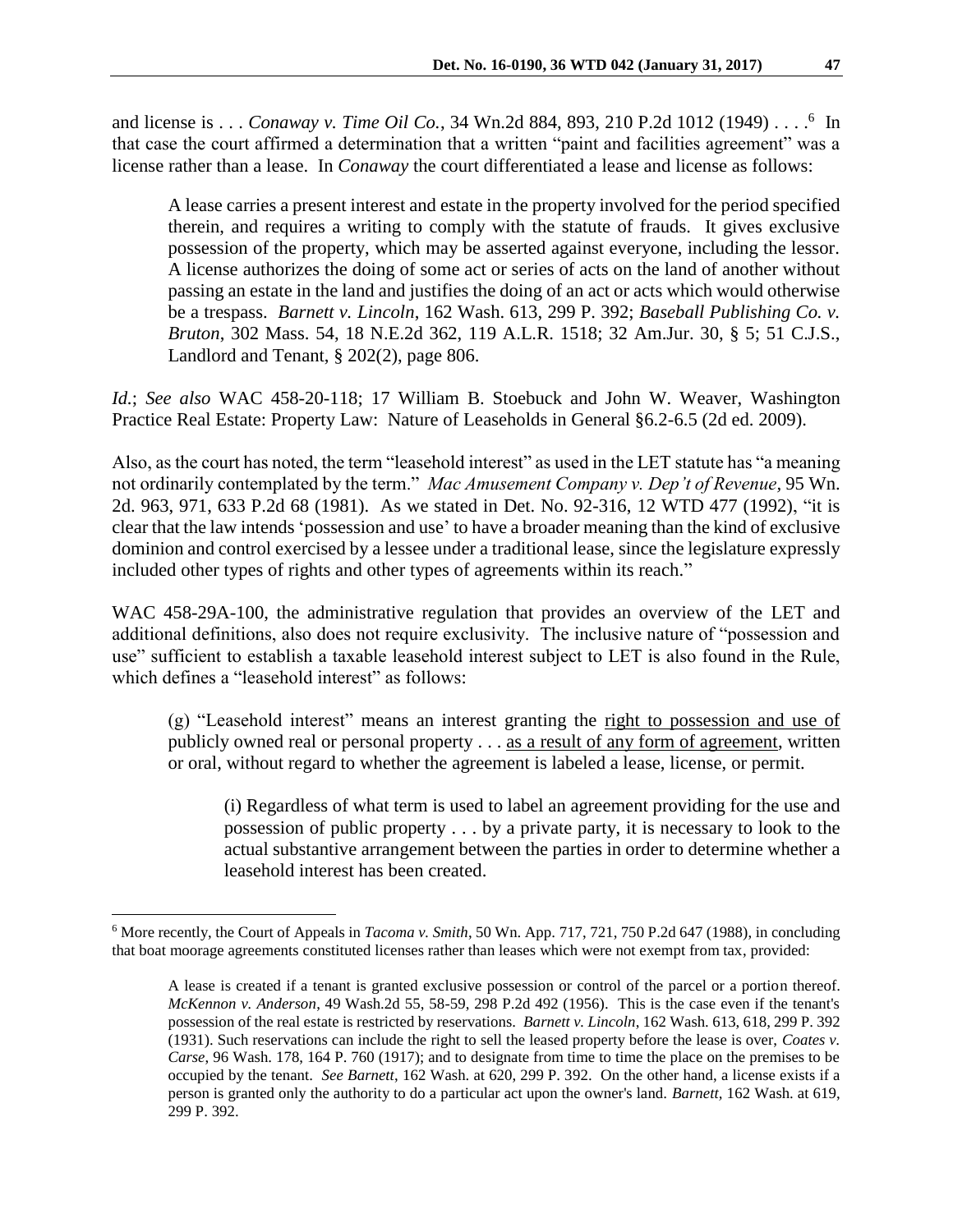(ii) Both possession and use are required to create a leasehold interest, and the lessee must have some identifiable dominion and control over a defined area to satisfy the possession element. The defined area does not have to be specified in the agreement but can be determined by the practice of the parties. This requirement distinguishes a taxable leasehold interest from a mere franchise, license, or permit.

WAC 458-29A-100(2)(g) (emphasis added).

On January 18, 2011, the Department issued ETA 3164, which sets forth the criteria for which the LET applies to utility pole contracts. The ETA reads, in pertinent part, as follows:

# **Conditions under which LET applies to pole attachments**

LET applies to such utility pole attachment contracts only when the following criteria are met:

- (1) The pole is owned by a public entity;
- (2) The pole attachment contract grants the private lessee/sublessee the right to occupy a specifically identified location on the pole for a period of 30 consecutive days or longer; and
- (3) The lessee/sublessee has unrestricted access to the utility pole during that time period to use and maintain the pole attachments.

ETA 3164. There is no dispute that the poles at issue in this appeal are owned by public entities.

Taxpayer argues that the terms of the pole attachment contracts do not grant a "right to occupy a specifically identified location on the pole for a period of 30 consecutive days or longer." Taxpayer argues that it is never granted a right to occupy poles, but instead only receives a permit to attach to poles, which can be revoked at any time by the pole owner. Taxpayer cites provisions requiring it to rearrange, transfer or remove attachments upon the pole owner's demand.

After reading the pole attachment contracts provided by Taxpayer, we find that the pole attachment contracts grant Taxpayer the right to occupy a specifically identified location on poles for a period of 30 consecutive days or longer.<sup>7</sup> The municipal pole owner certainly has a right to identify where the Taxpayer can attach its equipment. The municipal pole owner can also require Taxpayer to rearrange, relocate, or transfer its attachments on the poles. However, ultimately, the pole attachment agreements grant Taxpayer the right to occupy the poles at locations identified by the pole owners. Taxpayer's argument that the permitting process creates license terms that are shorter than 30 consecutive days is unpersuasive. For example, the exemplar contract quoted above is for a one year term and requires six months' notice to terminate the contract. *See* . . . Contract, ¶ 24. Indeed, Taxpayer, in its initial refund request letter describes attachers as paying "annual" pole attachment rent, with a footnote stating that some contracts are "semi-annual." *See* Taxpayer's Refund Request Letter, dated December 31, 2014. We hold that the second criterion of ETA 3164 is met.

<sup>7</sup> *See, e.g.*, . . . Contract, ¶¶ 1b, 24.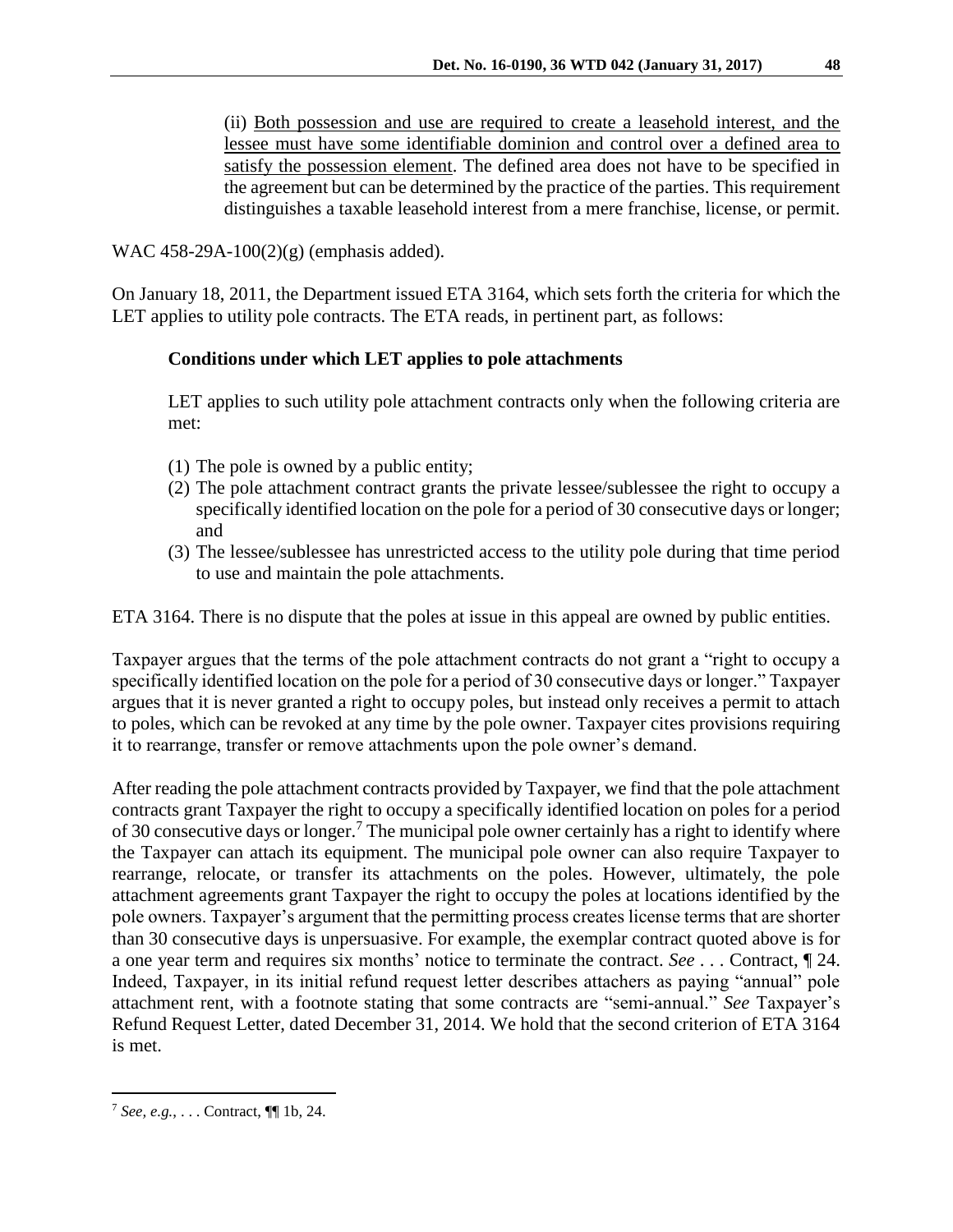Therefore, the primary issue in this appeal is whether the public entities that own the poles grant Taxpayer "possession and use" of the poles constituting "unrestricted access to the utility pole during the time period to use and maintain the pole attachments." ETA 3164. *See* WAC 458-29A- $100(2)(g)$ . Taxpayer argues that, under the permitting procedure set forth in the pole attachment contracts, it does not have unrestricted access to the utility pole to use and maintain its attachments. Taxpayer argues that the contracts restrict Taxpayer's access to the poles, including requirements for additional pole owner consent before Taxpayer can use their permitted attachment for specific activities or prior pole owner consent before maintenance can be performed.

Washington courts have found leases where exclusive possession over a defined area or a portion of premises was granted. *See Lamken v. Miller*, 181 Wash. 544, 44 P.2d 190 (1935) (holding a portion of an exclusive concession was a lease that, unlike a license, could not be revoked at any time); *Barnett v. Lincoln*, 162 Wash. 613, 299 P. 392 (1931) (holding that a port granting a private corporation an exclusive right to the use and possession of warehouse space on a pier was a "lease" rather than a "license" or mere "privilege"). In this case, the defined area conveyed is a contractually specified portion of a utility pole.

As these cases establish, it is possible to create a leasehold interest in a defined area or portion of a larger property. Just as it is possible to lease a specific parking space for a car or a specific moorage slip for a boat, we conclude that the defined area over which "some identifiable" degree of dominion and control can be a specific portion of a utility pole rather than the pole in its entirety.

In this case, Taxpayer, through the written pole agreements, receives the right to attach to a specific and defined spot on publicly owned pole for defined term and those attachments are available for Taxpayer's use for the term of the written contract. While there are certainly restrictions placed on Taxpayer under the agreements, the Washington State Supreme Court has held that burdens and restrictions placed on the lease of public property merely affect the market value of a leasehold interest rather than precluding the creation of a leasehold interest. *New Tacoma Parking Corp. v. Johnston*, 85 Wn.2d 707, 711-12, 538 P.2d 1232 (1975) (affirming the lease of parking facilities subject to tax despite significant restrictions and considerable control retained by the city.).

Holding that Taxpayer's pole attachment agreements with the public entities in this case are subject to LET is also consistent with the decision in *Crystal Mountain, Inc. v. Dep't of Revenue*, 173 Wn. App. 925, 295 P.3d 1216 (2013). In *Crystal Mountain*, the Court of Appeals concluded that a nonexclusive permit for the use of forest service land was subject to LET. *Id*. at 939. In that case the taxpayer asserted that it did not have the necessary degree of dominion and control based on the following limitations: that the permit was nonexclusive, that the Forest Service reserved the right to grant permits to others so long as they do not interfere with the taxpayer's use of the property, that the premises were required to be open to public, that the Forest Service had the right to monitor the taxpayer's operations and regulate fees, and that the taxpayer's use of the property is also contingent upon identifying its upcoming operations and services in an annual operating plan that must be submitted to the Forest Service for review and approval. *Id*. at 928.

The *Crystal Mountain* court held that "possession," as the term is used in RCW 82.29A.020(1), does not mean *exclusive* possession of and control over the land. *Id*. at 936. RCW 82.29A.020(1) states that a taxable leasehold interest may grant "possession and use, to a degree less than fee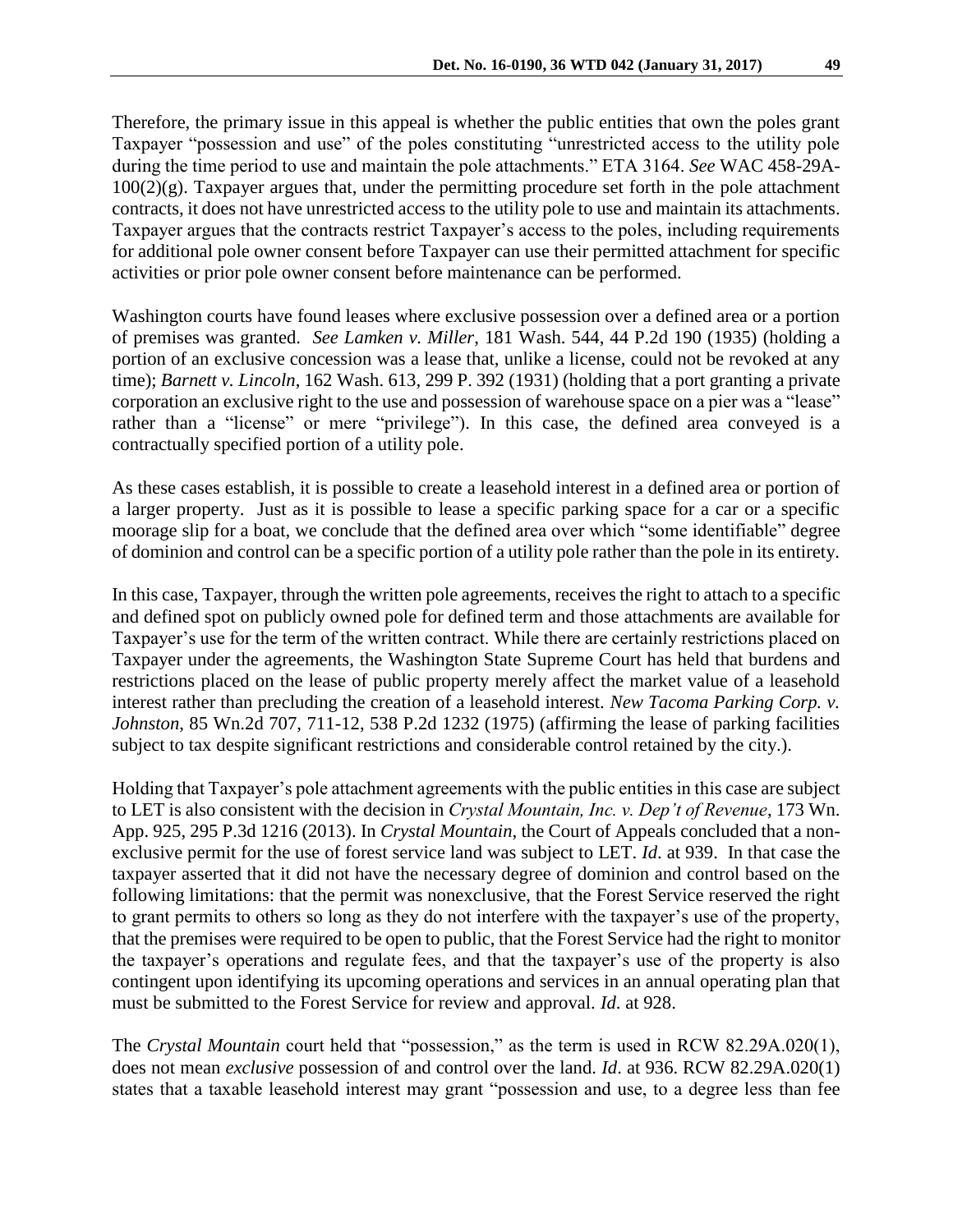simple ownership." The *Crystal Mountain* court did not define the smallest degree of possession that can create a leasehold interest, but held that the taxpayer's non-exclusive permitted rights of occupancy was sufficient to create a taxable interest.

In contrast, Det. No. 92-316, 12 WTD 477 (1992) concluded that concession rights for vending machines were not subject to LET because the concession rights at issue constituted mere "use" of the premises because "[t]he only right granted and paid for under the oral agreement was the right to make sales on the county's property." 8

The scope of possession that Taxpayer is granted by the pole attachment agreements is also greater than the types of non-possessory interests discussed in the rule. WAC  $458-29A-100(2)(g)(ii)$ clarifies the requirement of dominion and control over a defined area is necessary to distinguish a leasehold interest from a mere franchise, license, or permit. Franchises, licenses, and permits, as defined in the rule, grant only rights to enter upon land for a specific purpose, without granting some possession or dominion and control over the land.<sup>9</sup> The rule then illustrates the difference between a leasehold interest and a non-possessory interest in an example of a hot dog vendor who sells to the public from a trailer at varying sites on county fairgrounds. Since the hot dog vendor moves his trailer among various locations, and does not store the trailer on the premises between events, the possession element is not satisfied. The rule explains that a "greater degree of dominion and control over a more defined area" is necessary to satisfy the possession element. WAC 458-  $29A-100(2)(g)(ii)$ .

We conclude that the interest conveyed in this case is a leasehold interest. Here the interest conveyed grants rights more typical of a lease rather than a license. Taxpayer receives a specific defined space, for the attachment that is identified and recorded in multiple locations. Taxpayer is required to keep its equipment "in a safe condition and in thorough repair." . . . Agreement, ¶ 6. While it appears Taxpayer is required to give pole owners notice when it is engaged in installation or maintenance of its equipment, Taxpayer has "the right to operate their facilities thereon in such manner as will best enable them to fulfill their own service requirements." *See* . . . Agreement, ¶¶ 4, 10. We conclude that these rights constitute unrestricted access to Taxpayer's attached equipment.

Our conclusion is consistent with cases from other jurisdictions. Pole attachment contracts are typically identified as leases that create a landlord-tenant relationship. *See, e.g., [FCC v. Florida](http://www.westlaw.com/Find/Default.wl?rs=dfa1.0&vr=2.0&DB=708&FindType=Y&SerialNum=1987024301)  [Power Corp.,](http://www.westlaw.com/Find/Default.wl?rs=dfa1.0&vr=2.0&DB=708&FindType=Y&SerialNum=1987024301)* [480 U.S. 245, 107 S.Ct. 1107, 94 L.Ed.2d 282 \(1987\).](http://www.westlaw.com/Find/Default.wl?rs=dfa1.0&vr=2.0&DB=708&FindType=Y&SerialNum=1987024301) In *Florida Power*, the

<sup>8</sup> While some of these cases predate the amendment of RCW 82.29A in 1999, the inclusive definition of "leasehold interest" in RCW 82.29A.020 as by established by any agreement "granting possession and use" was not changed.  $9 \text{ In WAC } 458\text{-}29\text{A-100(2)}$  Franchises, licenses, and permits are defined as follows:

<sup>(</sup>e) "Franchise" means a right granted by a public entity to a person to do certain things that the person could not otherwise do . . .

<sup>(</sup>j) "License" means permission to enter on land for some purpose, without conferring any rights to the land upon the person granted the permission. For example, a permit to enter federal lands to launch rafts into the water for the purpose of conducting whitewater river rafting tours is a license, not a leasehold interest . . .

<sup>(</sup>l) "Permit" means a written document creating a license to enter land for a specific purpose.